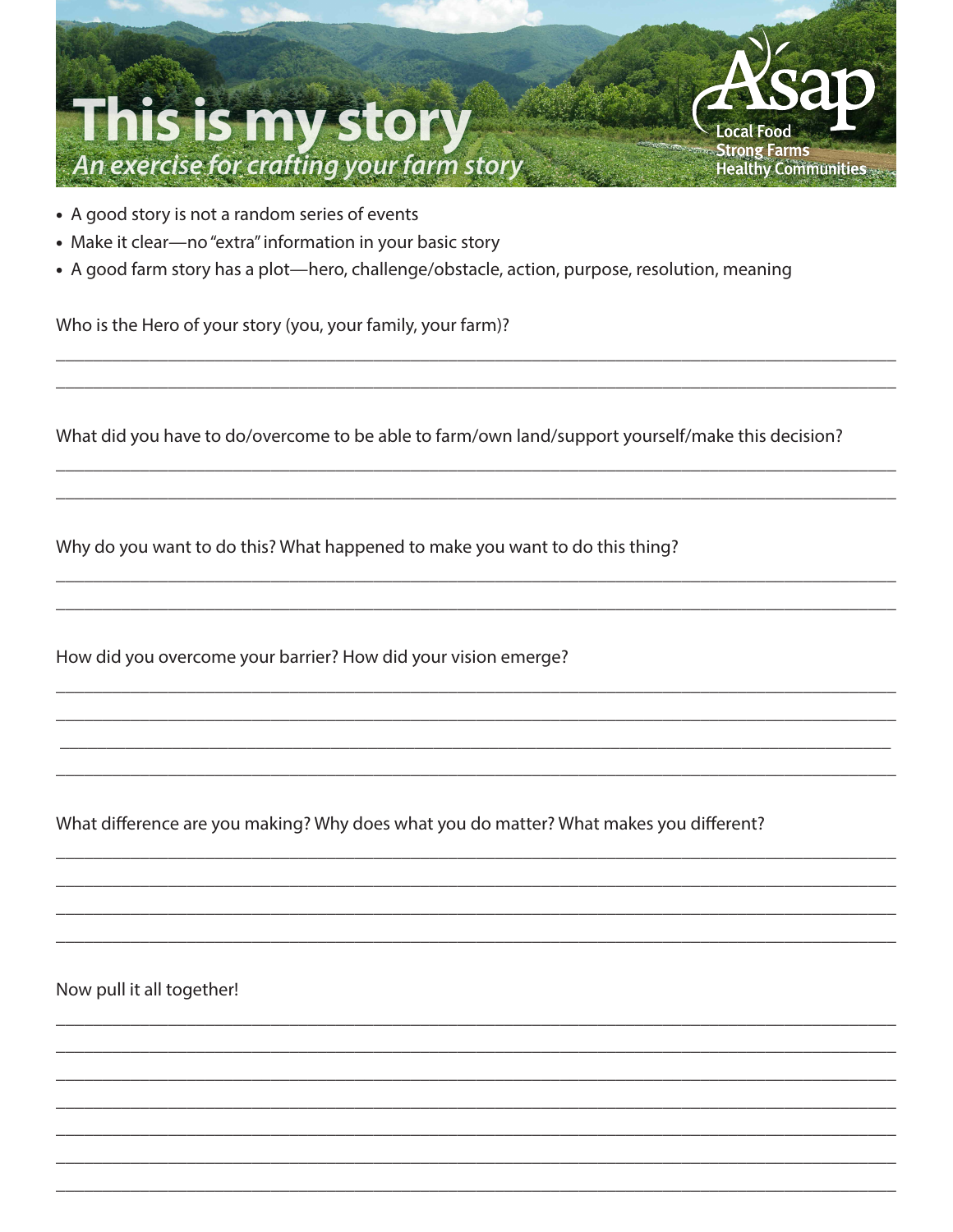# Cuaft vous forme toglie

- 
- 
- 
- 
- 

| <b>Craft your farm tagline.</b>                                                                                    |                                                             | Now take some of these words and put them into a short sentence.                                               |
|--------------------------------------------------------------------------------------------------------------------|-------------------------------------------------------------|----------------------------------------------------------------------------------------------------------------|
| A tagline is your shortest story. The most effective taglines are just one simple thing you want people to know or |                                                             |                                                                                                                |
| think about you.                                                                                                   |                                                             |                                                                                                                |
| • Keep it simple                                                                                                   |                                                             |                                                                                                                |
| • Make it memorable                                                                                                |                                                             |                                                                                                                |
| • Be clear                                                                                                         |                                                             |                                                                                                                |
| • It can be clever or funny-but be careful!                                                                        |                                                             | and again                                                                                                      |
| • A tagline is not your mission (internally focused)-it's outwardly focused                                        |                                                             |                                                                                                                |
| • Keep it short!                                                                                                   |                                                             |                                                                                                                |
|                                                                                                                    |                                                             |                                                                                                                |
| Write down words (not sentences) for the following characteristics of your farm:                                   |                                                             | one more time                                                                                                  |
| Unique or special things about my farm:                                                                            |                                                             |                                                                                                                |
|                                                                                                                    |                                                             |                                                                                                                |
|                                                                                                                    |                                                             |                                                                                                                |
|                                                                                                                    |                                                             |                                                                                                                |
| My farm's special or different services:                                                                           | <u> 1989 - Johann Stoff, amerikansk politiker (d. 1989)</u> | <b>How does it look?</b>                                                                                       |
|                                                                                                                    |                                                             |                                                                                                                |
|                                                                                                                    |                                                             | My Farm Name 2008 2009 2010 2020 2020 2020 2021 2021 2022 2021 2022 2021 2022 2022 2023 2024 2022 2022 2023 20 |
|                                                                                                                    |                                                             |                                                                                                                |
| What we value:                                                                                                     |                                                             |                                                                                                                |
|                                                                                                                    |                                                             |                                                                                                                |
|                                                                                                                    |                                                             | Extra Credit—write your Local Food Guide listing (250 characters or about three sentences).                    |
|                                                                                                                    |                                                             |                                                                                                                |
|                                                                                                                    |                                                             |                                                                                                                |
|                                                                                                                    |                                                             |                                                                                                                |
|                                                                                                                    |                                                             |                                                                                                                |
| Other keywords that I associate with my farm:                                                                      | <u> 1989 - Johann Stoff, amerikansk politiker (d. 1989)</u> |                                                                                                                |
|                                                                                                                    |                                                             |                                                                                                                |
|                                                                                                                    |                                                             |                                                                                                                |

# $\mathbf{M}$  $\cdots$  to lea a a use  $\mathbf{f}$  also  $\overline{a}$